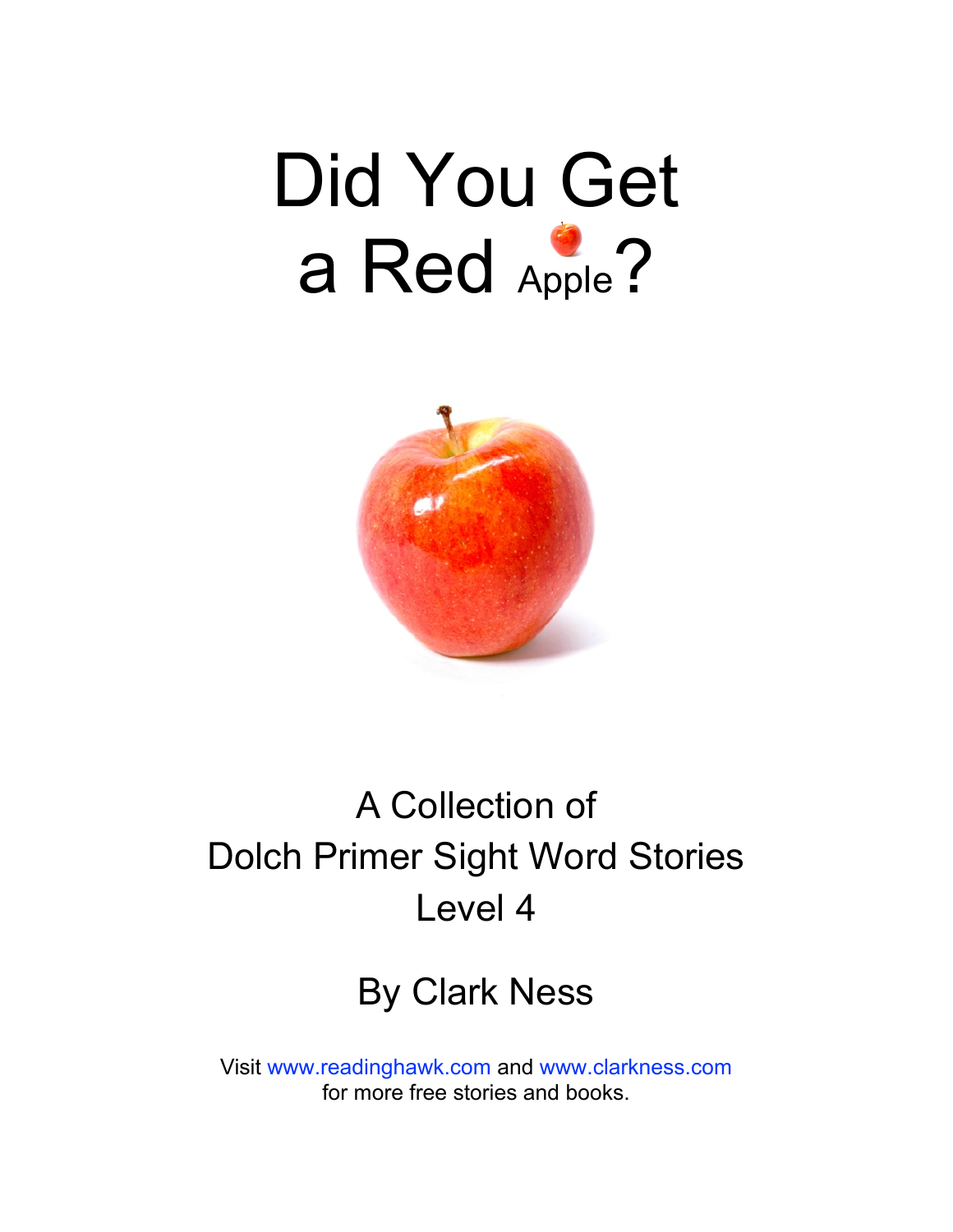

## Did You Get a Red Apple?

## Did you get a red apple?

New words in Dolch Primer Sight Words Level 4: did, do, get, so, what

Words in Dolch Primer Sight Words Level 4: a, all, am, and, at, away, be, bed, big, blue, boy, box, but, can, car, cat, come, cow, day, did, do, dog, down, egg, eye, find, for, funny, get, go, have, he, help, here, I, in, is, it, jump, leg, little, look, make, man, me, men, my, not, on, one, out, pig, play, red, run, said, see, she, so, sun, that, the, there, they, three, to, top, toy, two, up, was, way, we, what, where, with, yellow, you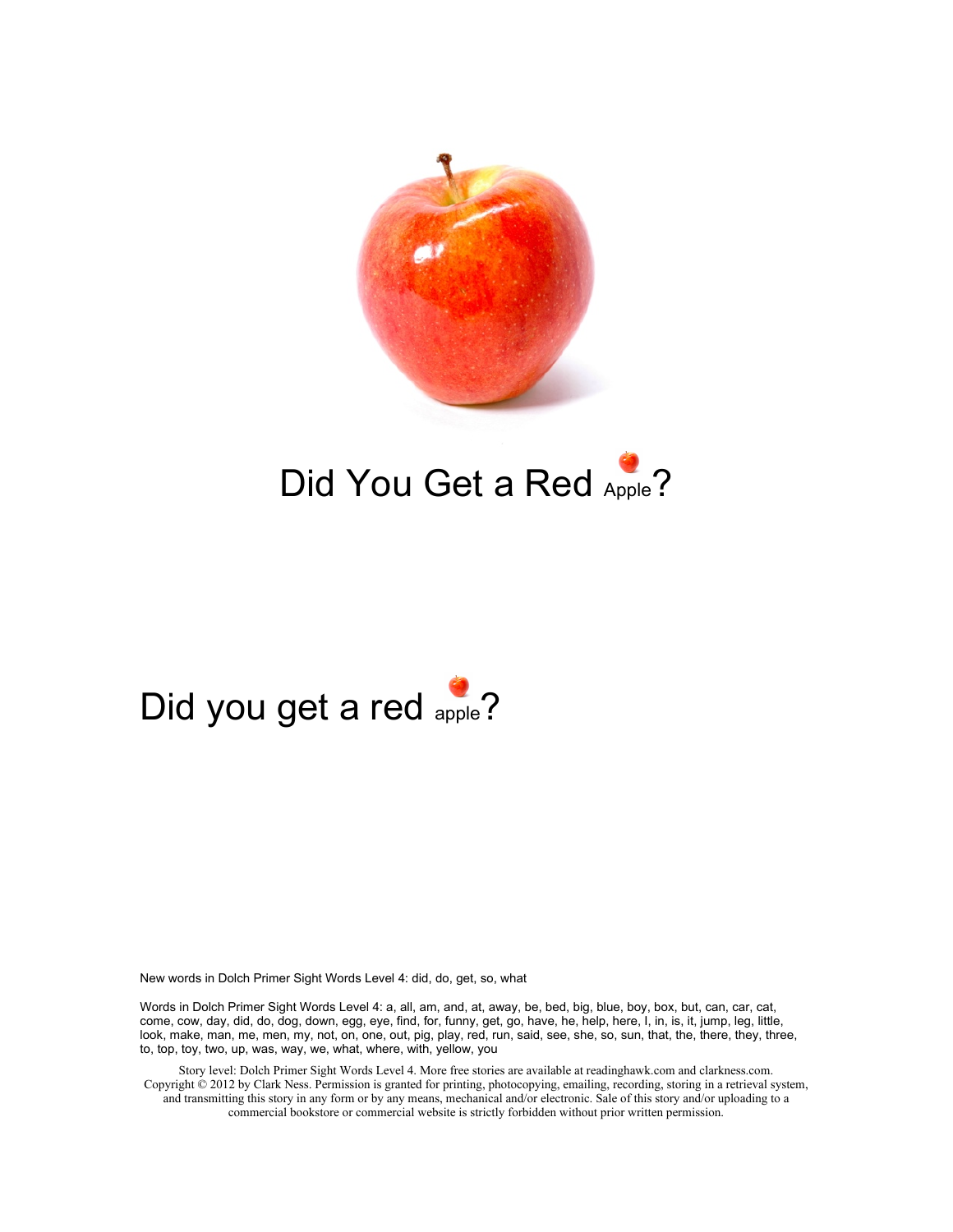

## Did You Get a Yellow Apple?

# Did you get a yellow apple?

New words in Dolch Primer Sight Words Level 4: did, do, get, so, what

Words in Dolch Primer Sight Words Level 4: a, all, am, and, at, away, be, bed, big, blue, boy, box, but, can, car, cat, come, cow, day, did, do, dog, down, egg, eye, find, for, funny, get, go, have, he, help, here, I, in, is, it, jump, leg, little, look, make, man, me, men, my, not, on, one, out, pig, play, red, run, said, see, she, so, sun, that, the, there, they, three, to, top, toy, two, up, was, way, we, what, where, with, yellow, you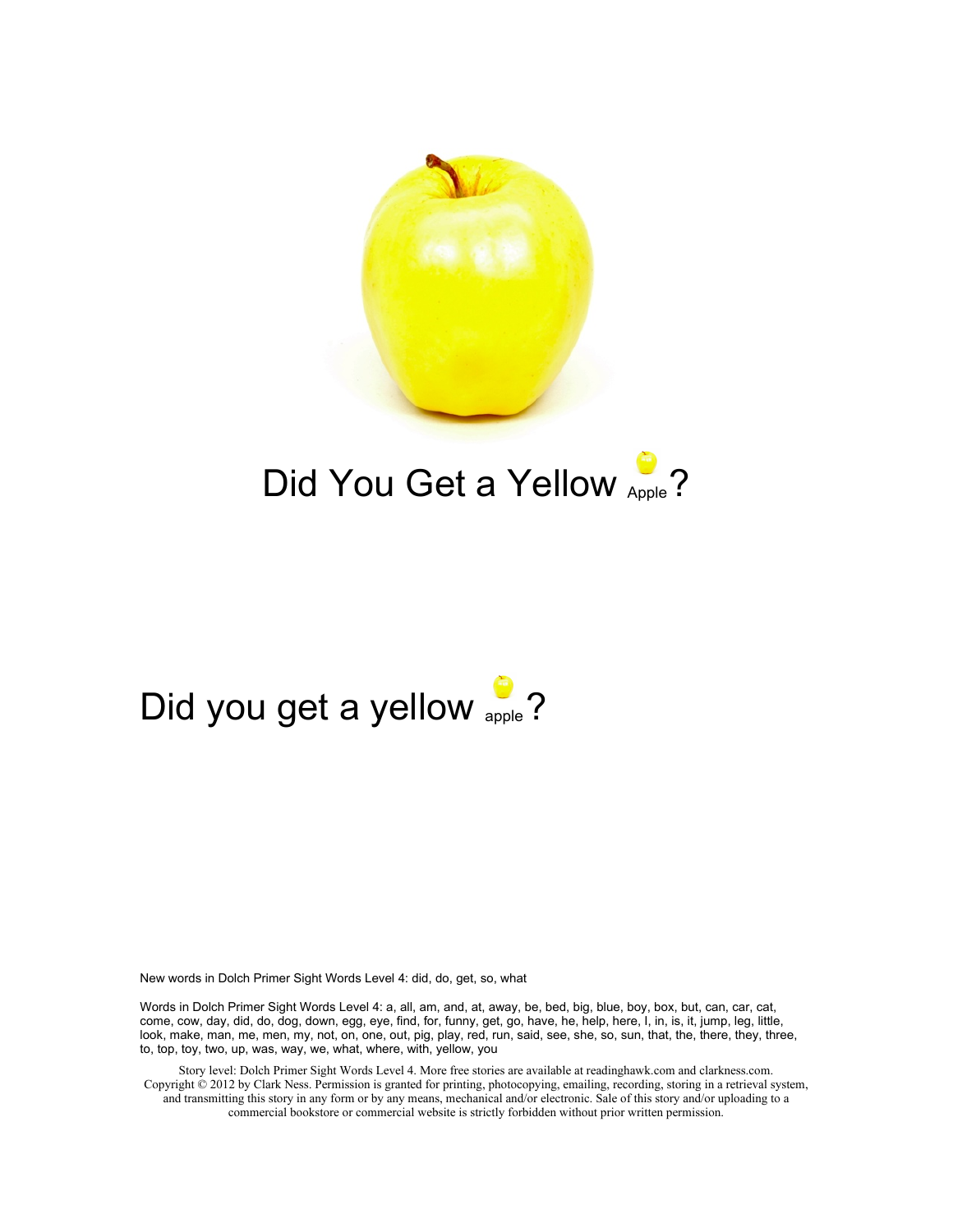

## Did You See the Cow?

#### Did you see the cow?

New words in Dolch Primer Sight Words Level 4: did, do, get, so, what

Words in Dolch Primer Sight Words Level 4: a, all, am, and, at, away, be, bed, big, blue, boy, box, but, can, car, cat, come, cow, day, did, do, dog, down, egg, eye, find, for, funny, get, go, have, he, help, here, I, in, is, it, jump, leg, little, look, make, man, me, men, my, not, on, one, out, pig, play, red, run, said, see, she, so, sun, that, the, there, they, three, to, top, toy, two, up, was, way, we, what, where, with, yellow, you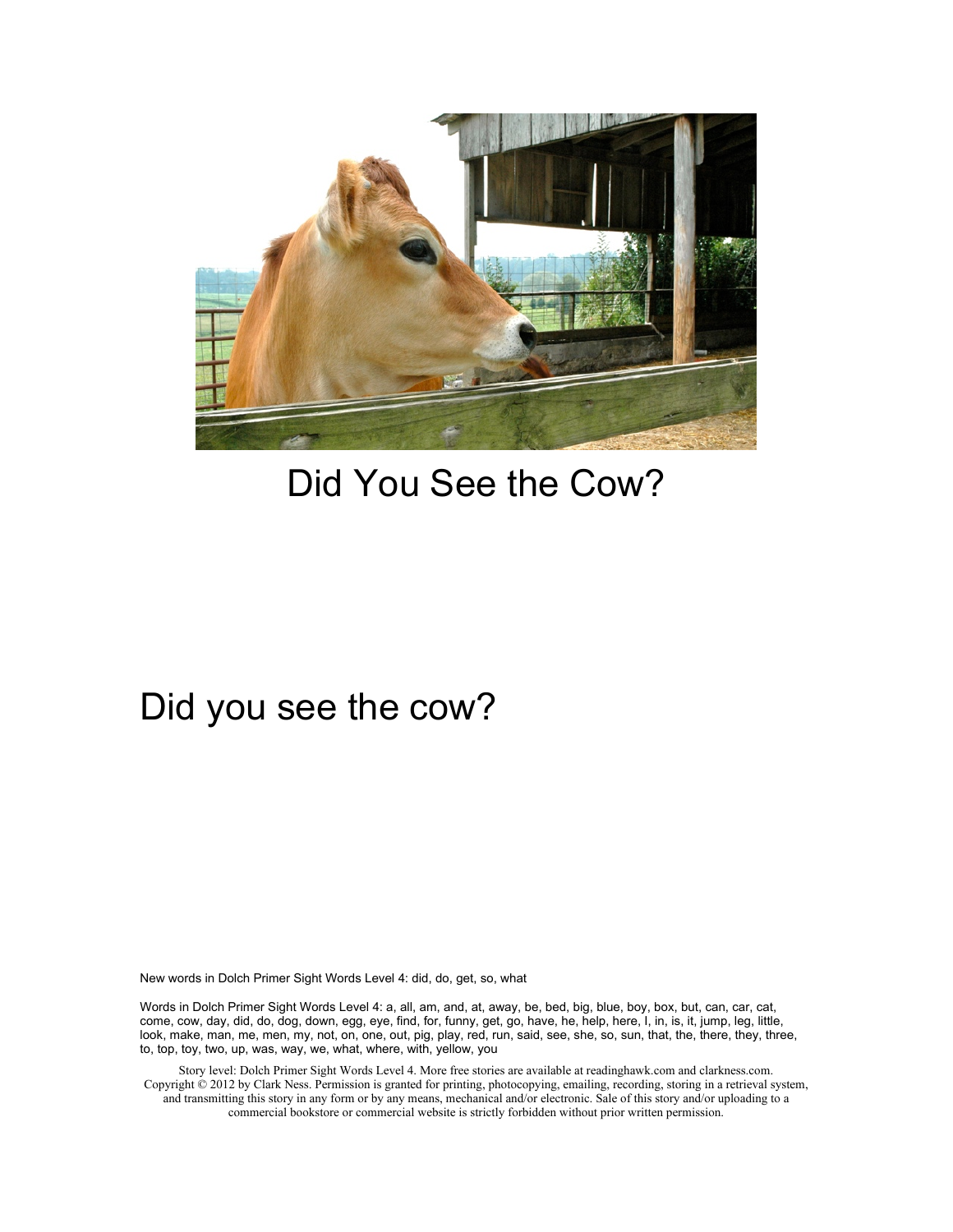

## Did You See the Dog?

#### Did you see the dog?

New words in Dolch Primer Sight Words Level 4: did, do, get, so, what

Words in Dolch Primer Sight Words Level 4: a, all, am, and, at, away, be, bed, big, blue, boy, box, but, can, car, cat, come, cow, day, did, do, dog, down, egg, eye, find, for, funny, get, go, have, he, help, here, I, in, is, it, jump, leg, little, look, make, man, me, men, my, not, on, one, out, pig, play, red, run, said, see, she, so, sun, that, the, there, they, three, to, top, toy, two, up, was, way, we, what, where, with, yellow, you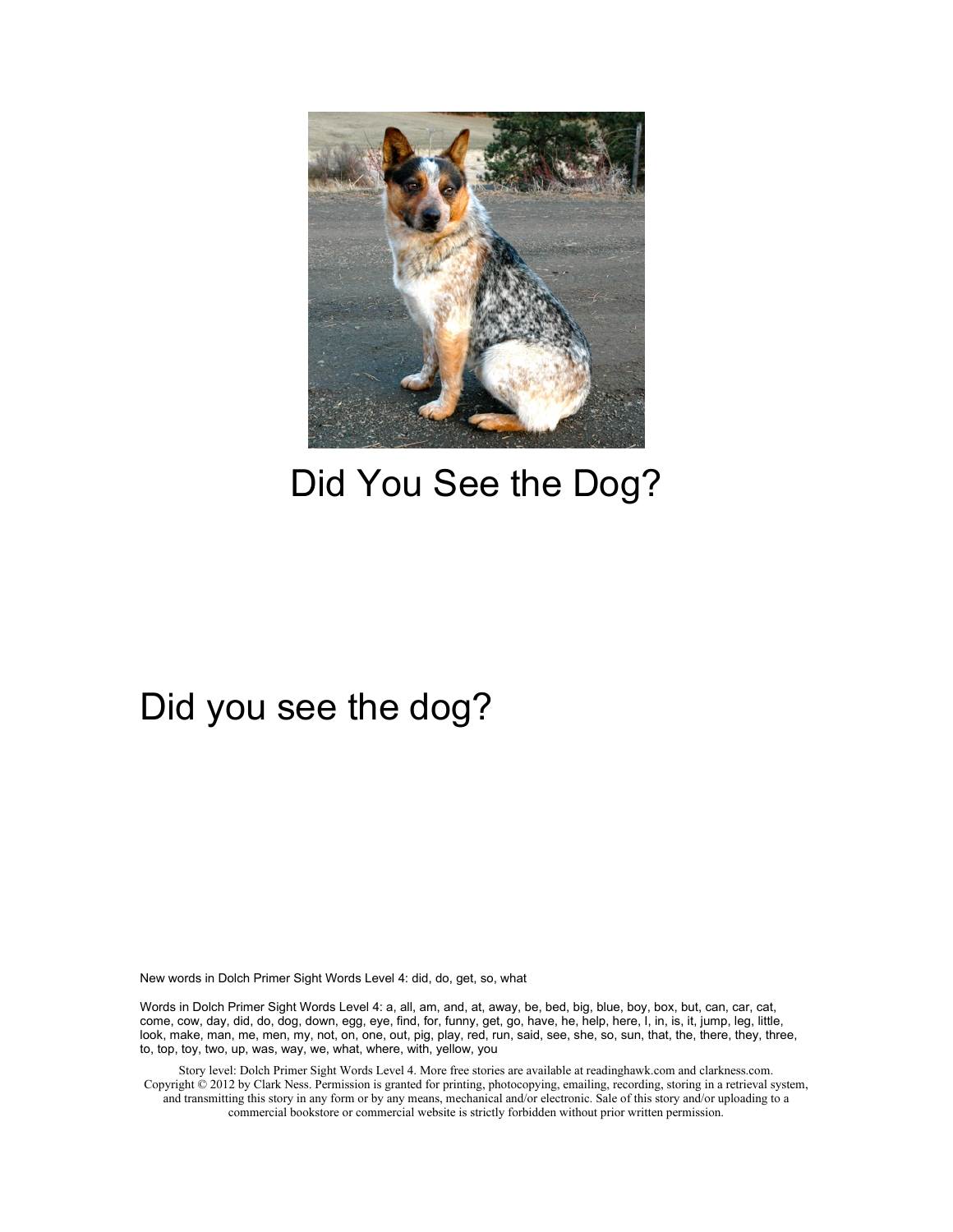

### Do You Have a Cat?

#### Do you have a cat?

New words in Dolch Primer Sight Words Level 4: did, do, get, so, what

Words in Dolch Primer Sight Words Level 4: a, all, am, and, at, away, be, bed, big, blue, boy, box, but, can, car, cat, come, cow, day, did, do, dog, down, egg, eye, find, for, funny, get, go, have, he, help, here, I, in, is, it, jump, leg, little, look, make, man, me, men, my, not, on, one, out, pig, play, red, run, said, see, she, so, sun, that, the, there, they, three, to, top, toy, two, up, was, way, we, what, where, with, yellow, you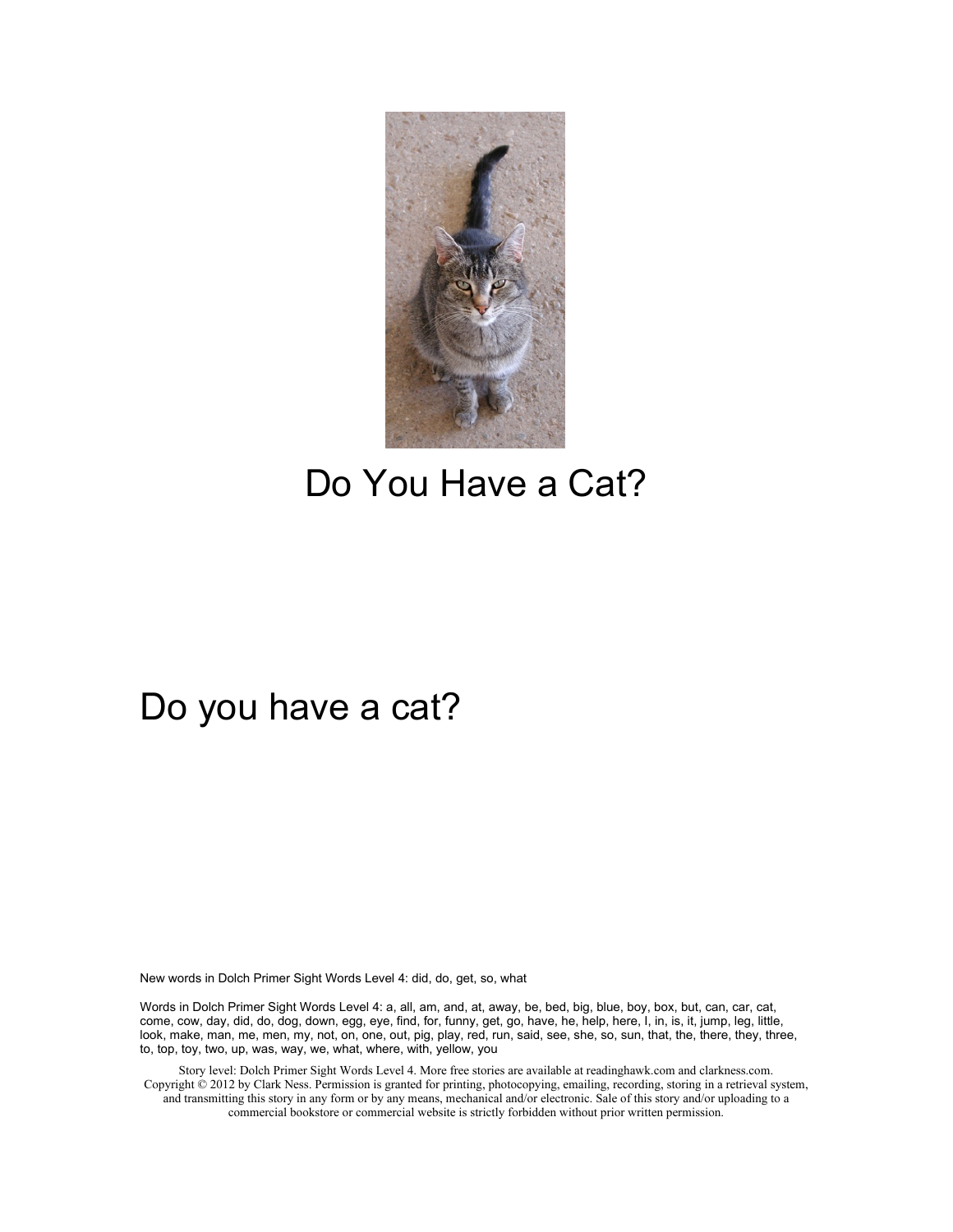

## Do You Have a Dog?

#### Do you have a dog?

New words in Dolch Primer Sight Words Level 4: did, do, get, so, what

Words in Dolch Primer Sight Words Level 4: a, all, am, and, at, away, be, bed, big, blue, boy, box, but, can, car, cat, come, cow, day, did, do, dog, down, egg, eye, find, for, funny, get, go, have, he, help, here, I, in, is, it, jump, leg, little, look, make, man, me, men, my, not, on, one, out, pig, play, red, run, said, see, she, so, sun, that, the, there, they, three, to, top, toy, two, up, was, way, we, what, where, with, yellow, you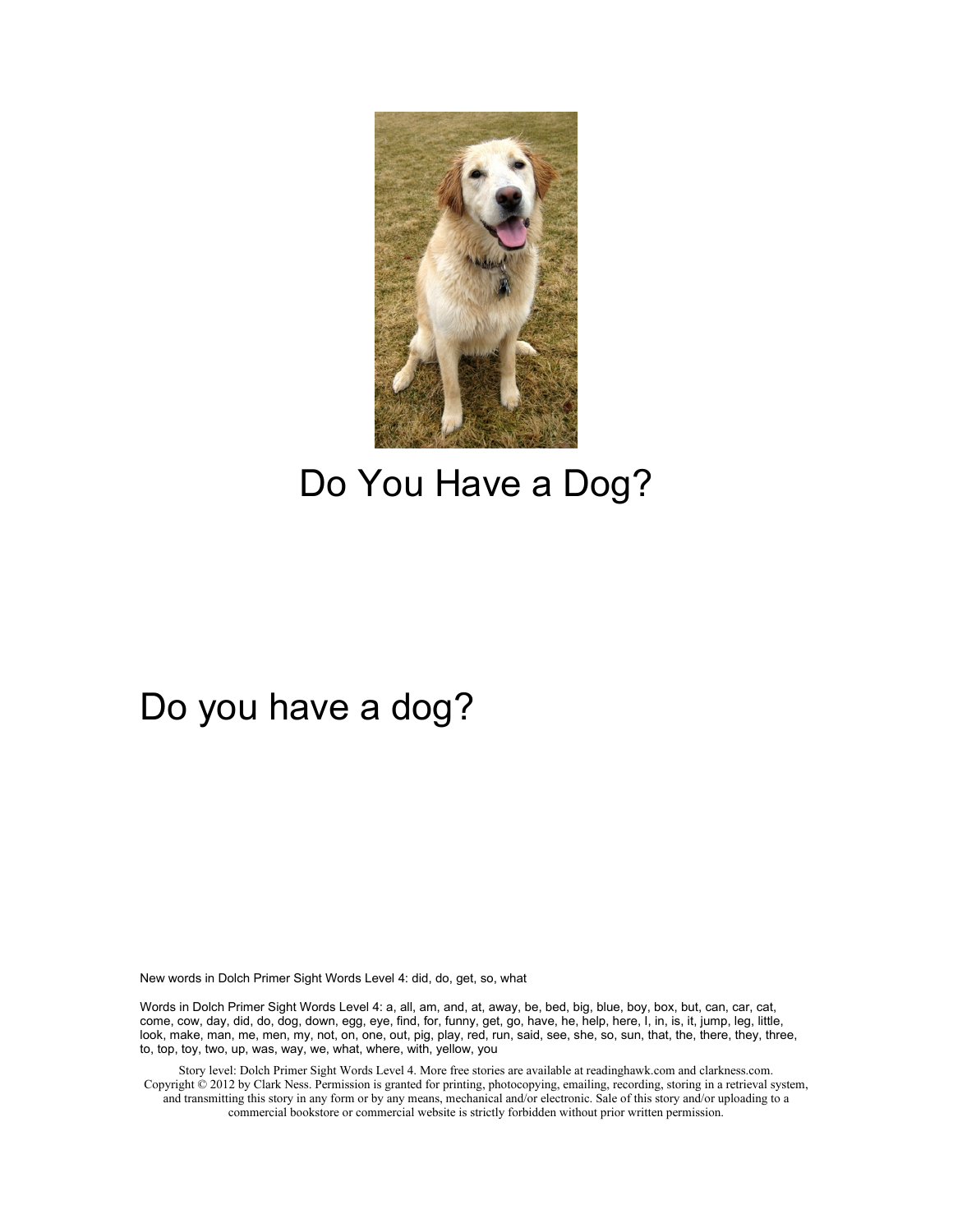

#### So What is That?

#### So what is that? It is a bed.

New words in Dolch Primer Sight Words Level 4: did, do, get, so, what

Words in Dolch Primer Sight Words Level 4: a, all, am, and, at, away, be, bed, big, blue, boy, box, but, can, car, cat, come, cow, day, did, do, dog, down, egg, eye, find, for, funny, get, go, have, he, help, here, I, in, is, it, jump, leg, little, look, make, man, me, men, my, not, on, one, out, pig, play, red, run, said, see, she, so, sun, that, the, there, they, three, to, top, toy, two, up, was, way, we, what, where, with, yellow, you